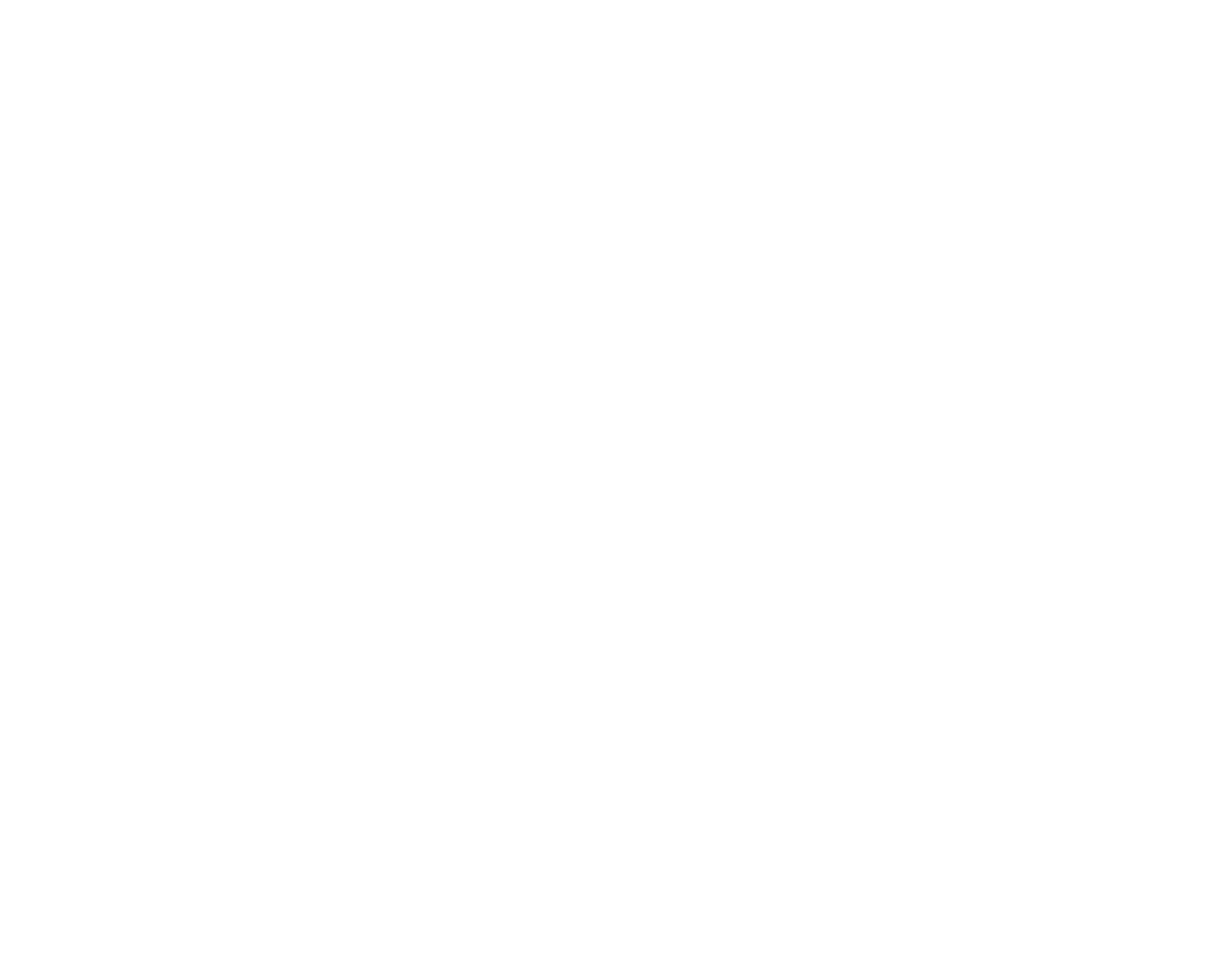

### Swings can be lots of fun.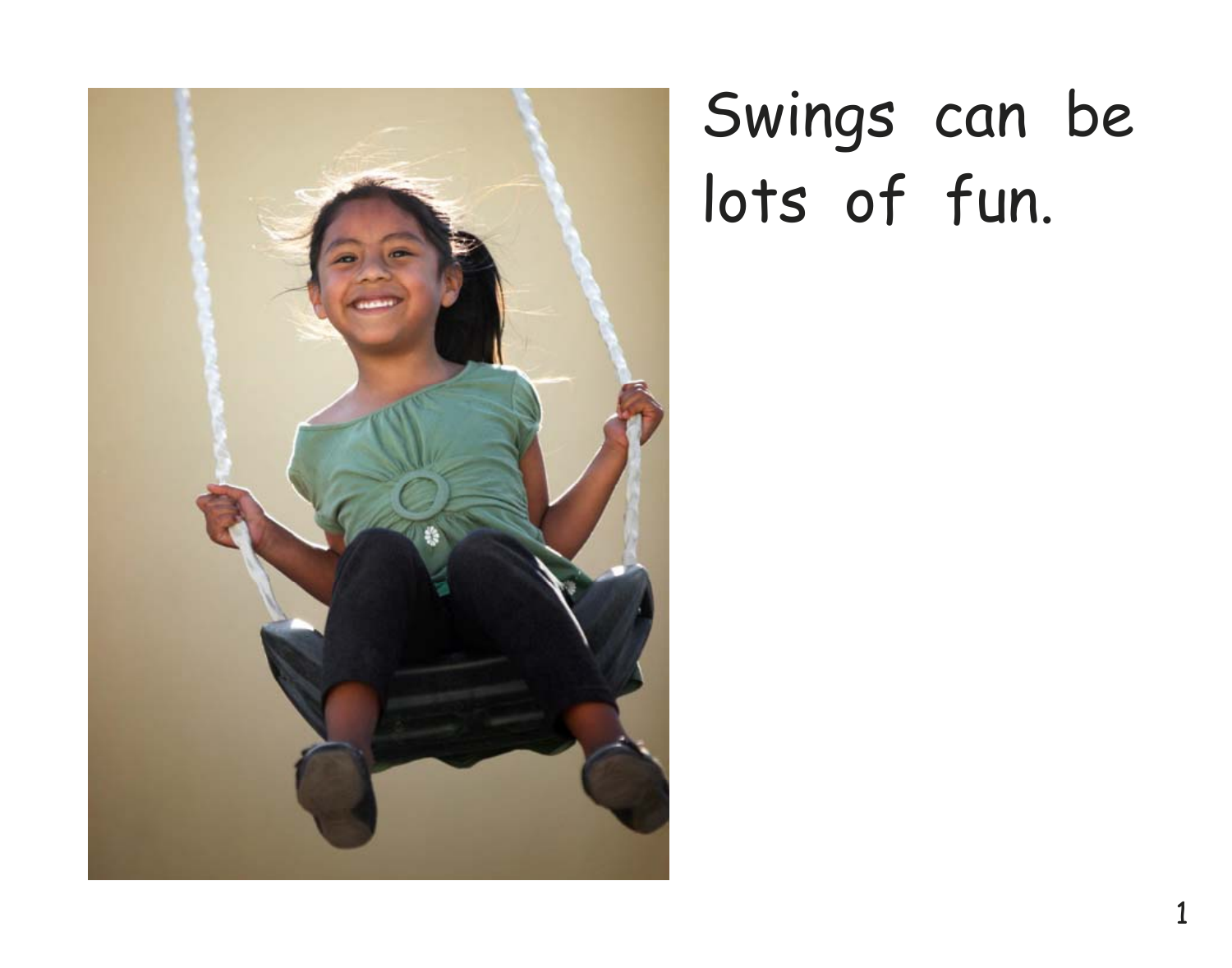

You can go backwards on a swing.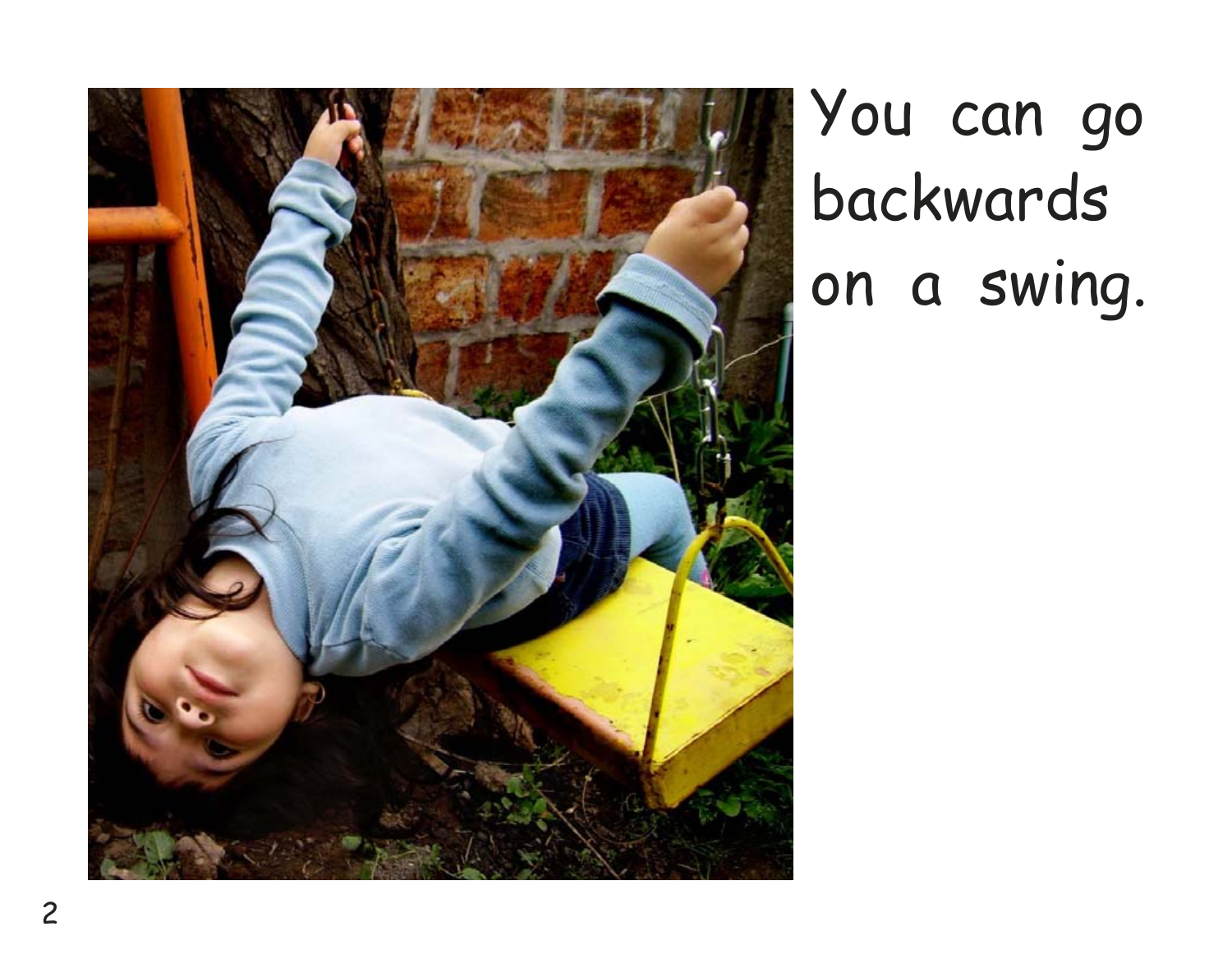

You can swing with your eyes closed.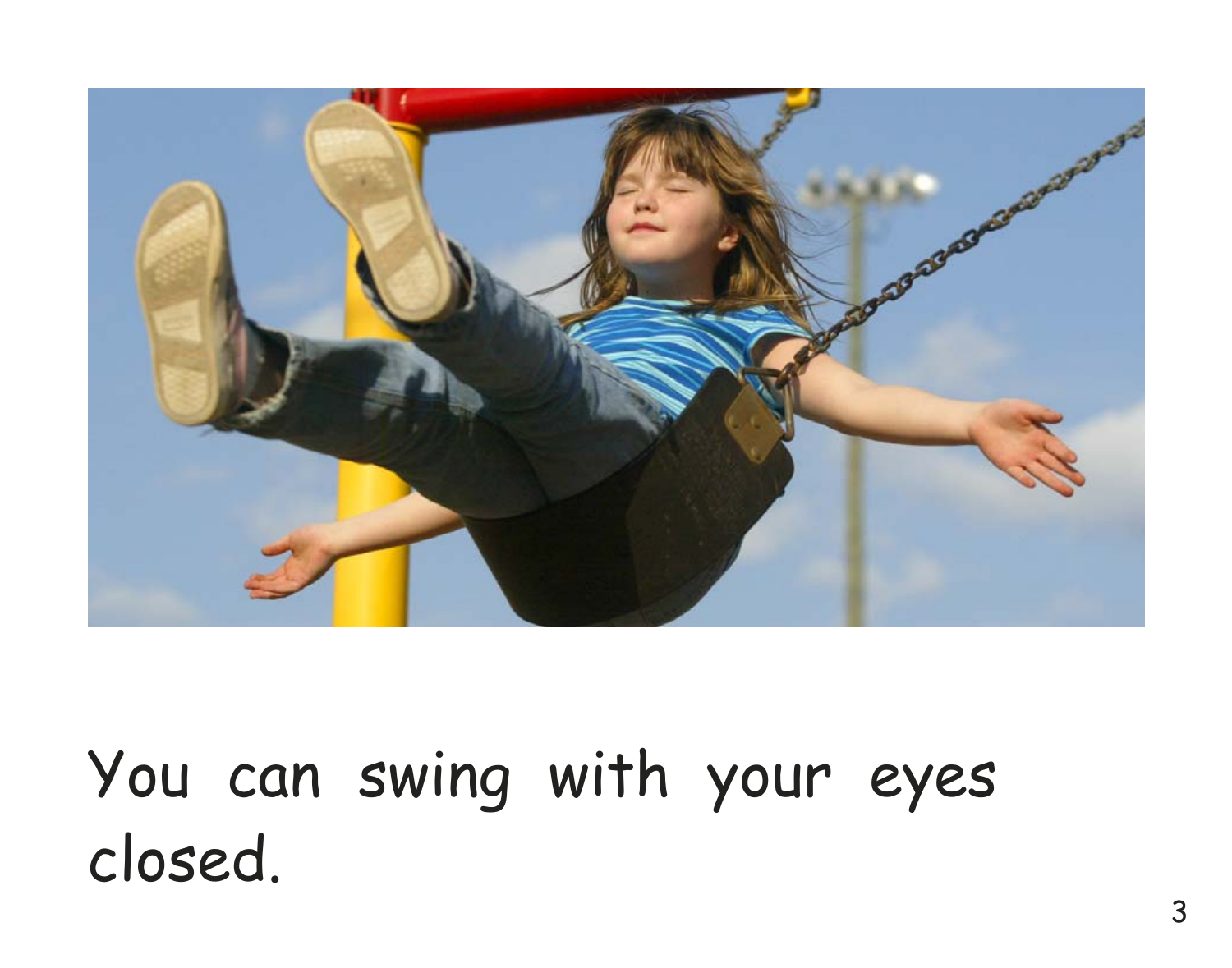

You can use a rope to swing and jump in the water.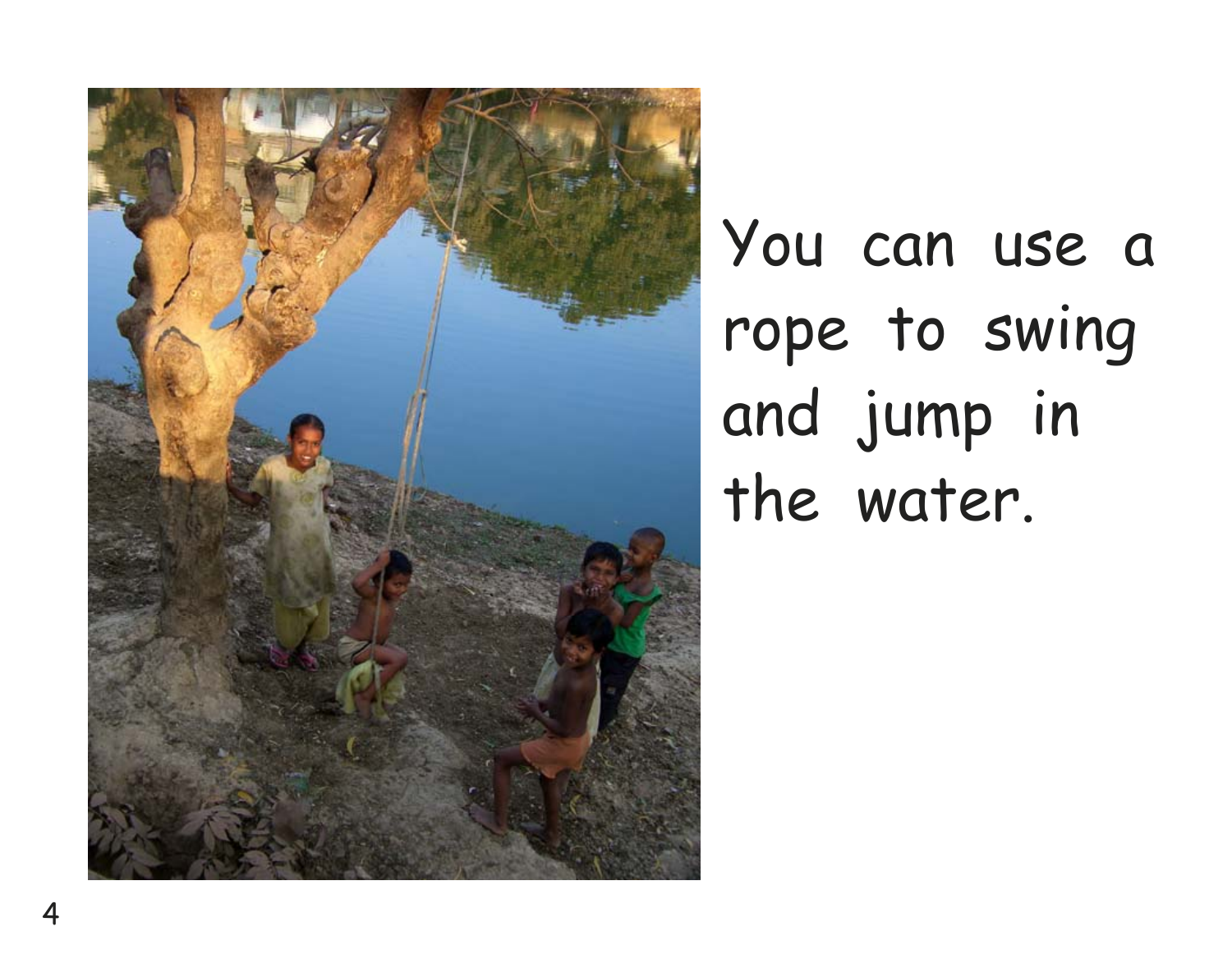

You can swing on a tire and go round and round.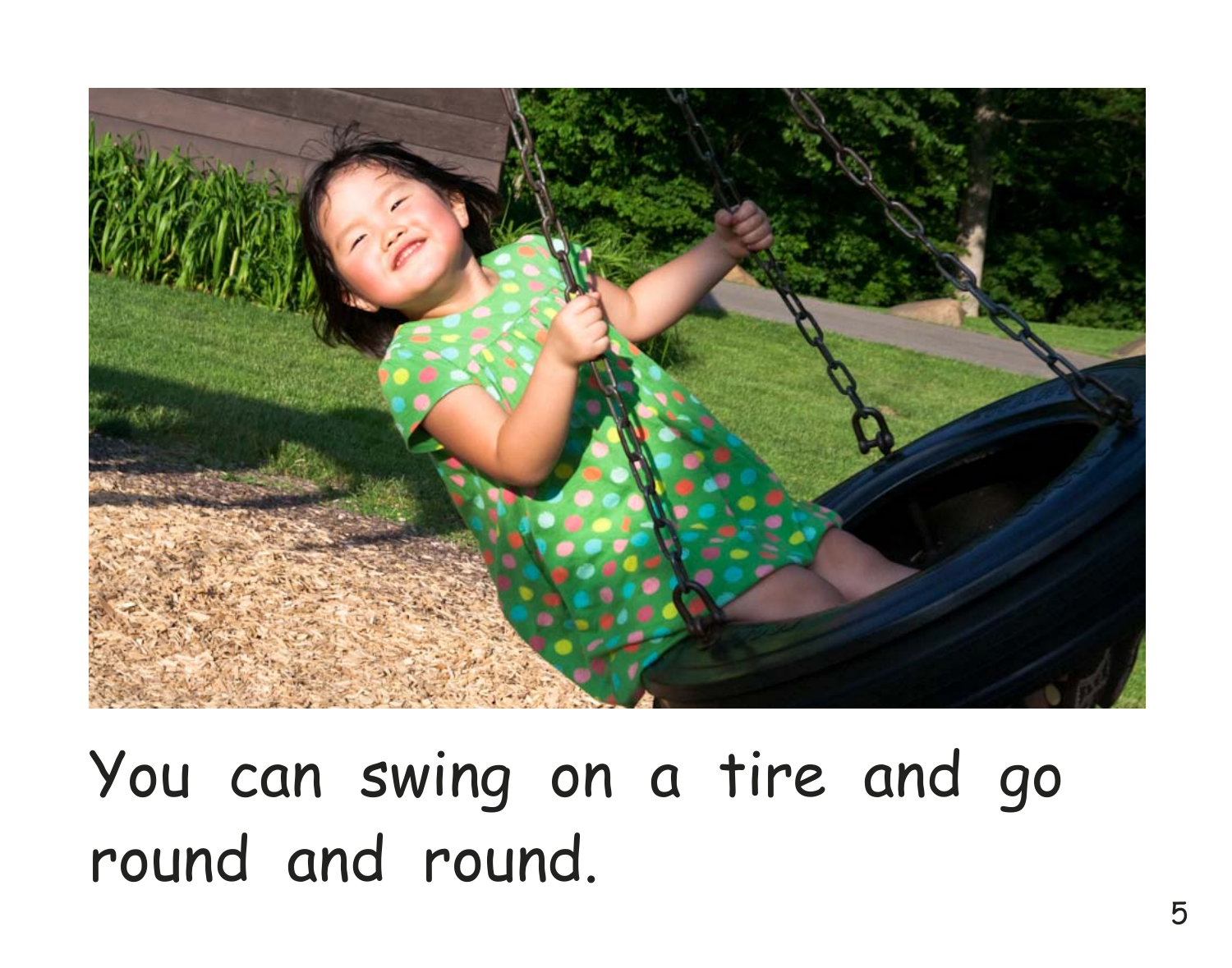

You can swing with lots of your friends.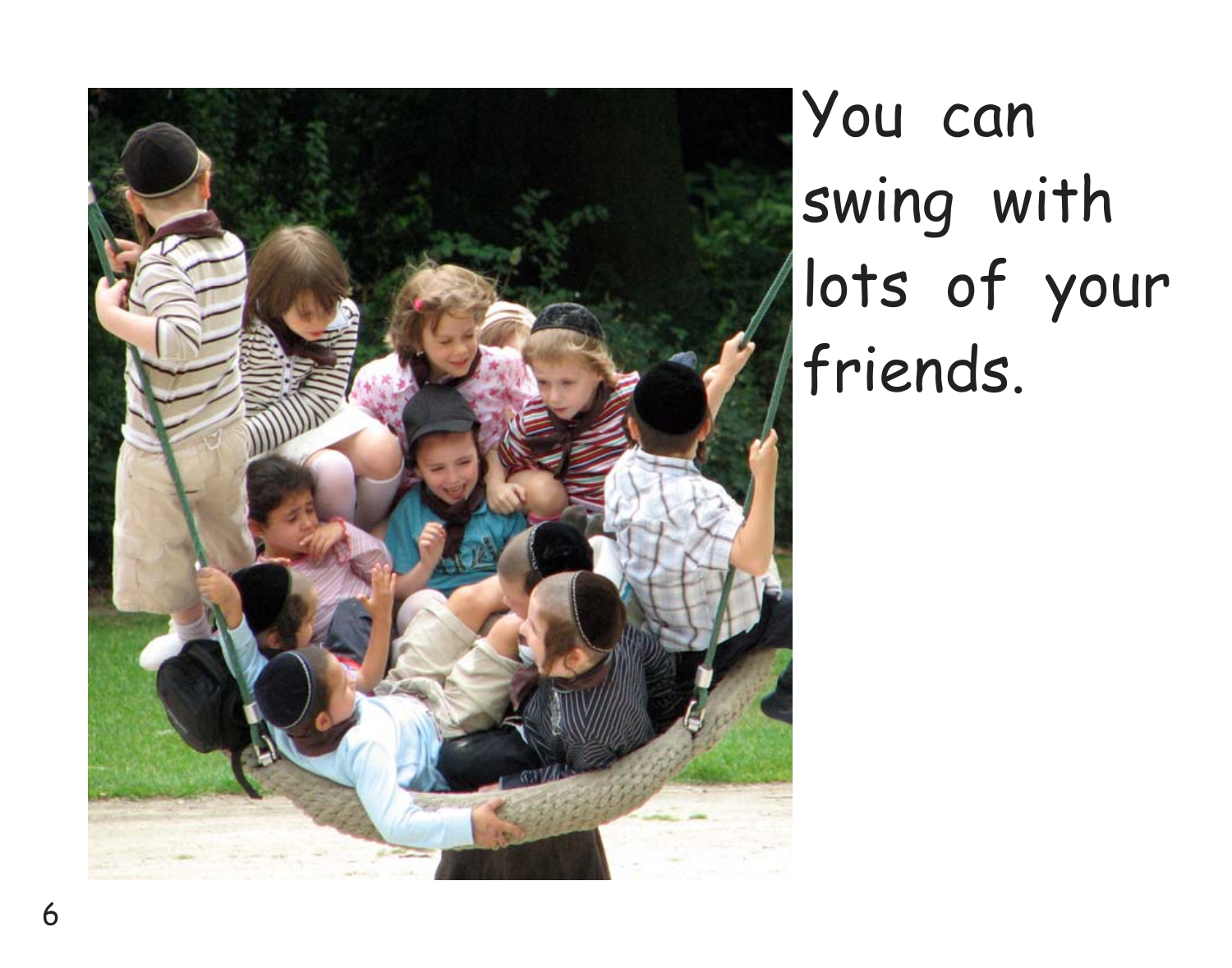

You can go on a ride and swing way up in the air.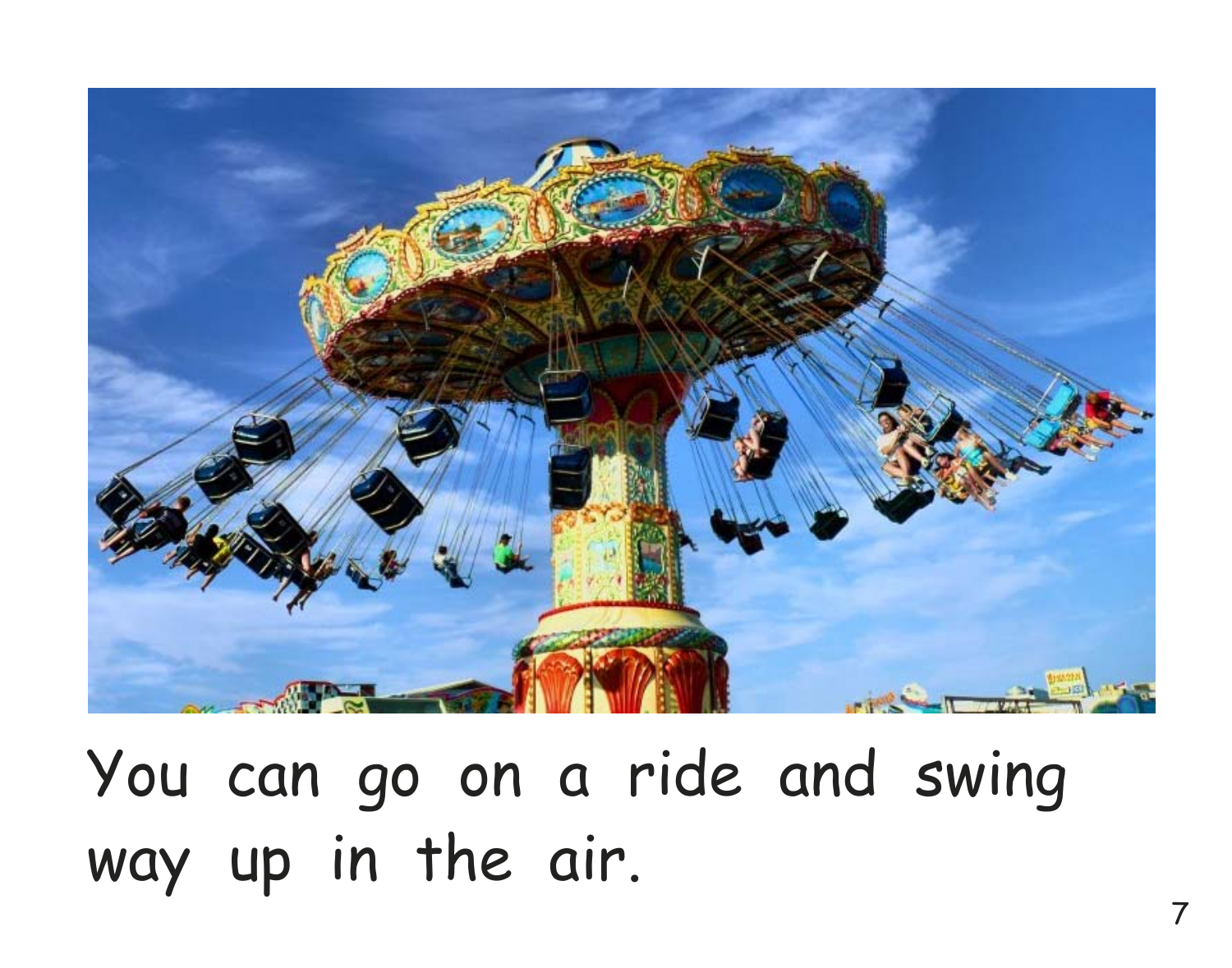

## Swinging can be lots of fun, and getting off can be fun too!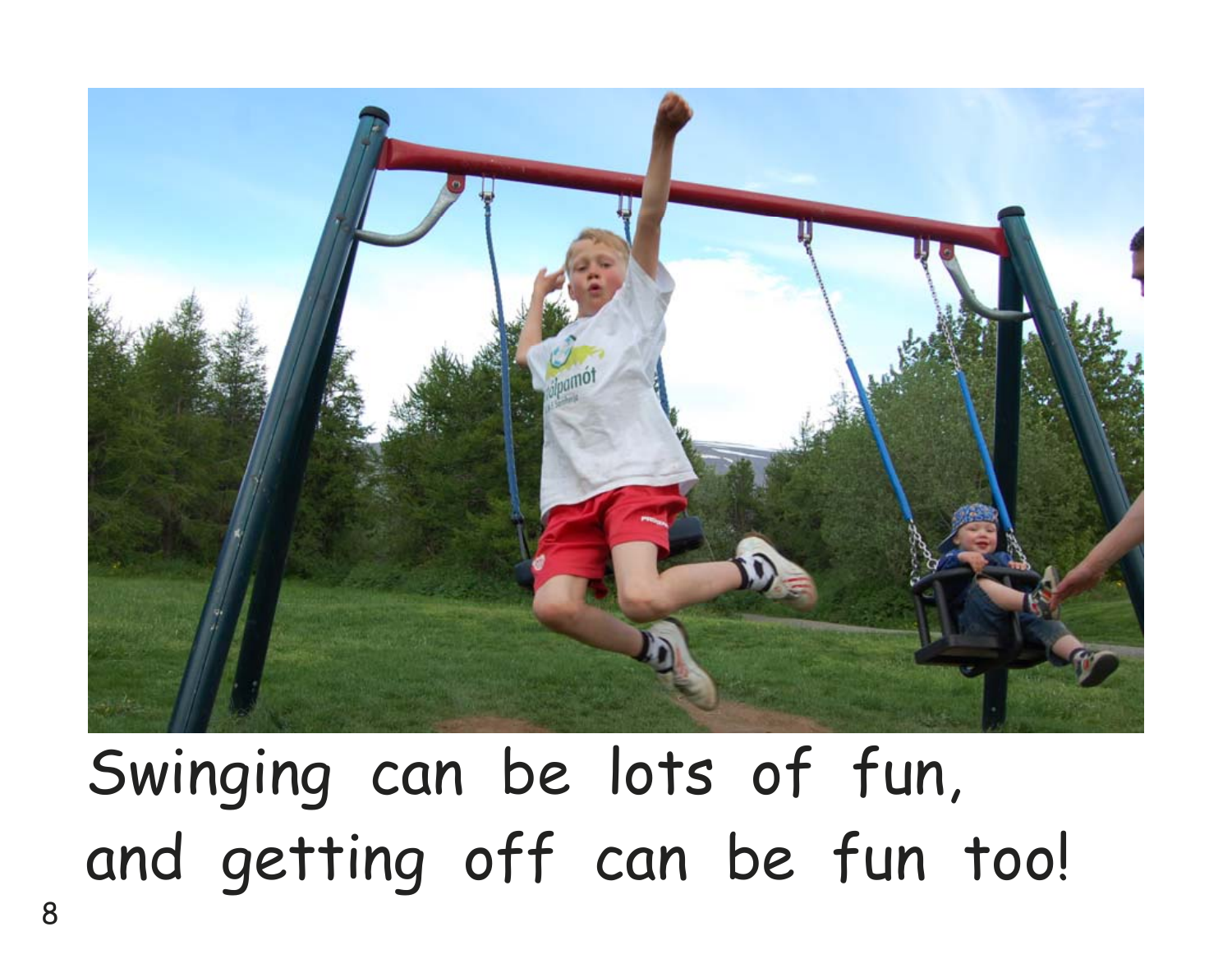The Mustard Seed Books project uses an open-source, Wikipedia-type strategy, leveraging public expertise to create and refine a set of high-quality books that support early reading development. All of the books and pictures are covered by the Creative Commons License (http://creativecommons.org/licenses/by-nc-sa/3.0/ ) and are free to print, distribute, and modify for personal or educational use. The books are available at www.mustardseedbooks.org. New titles appear on a regular basis. If you have any ideas for books or would like to leave us any feedback, contact rick@mustardseedbooks.org.

Photos for these books come primarily from Flickr (www.flickr.com) and the Morgue File (www.morguefile.com). Both sites are great resources for high-quality publicly accessible photos and for aspiring photographers looking to share their work. All photographs are covered by the Creative Commons License (http://creativecommons.org/licenses/by-nc-sa/3.0/ ).

**Photo credits:** Cover: Rick Chan Frey, all other pictures from the Morgue File.